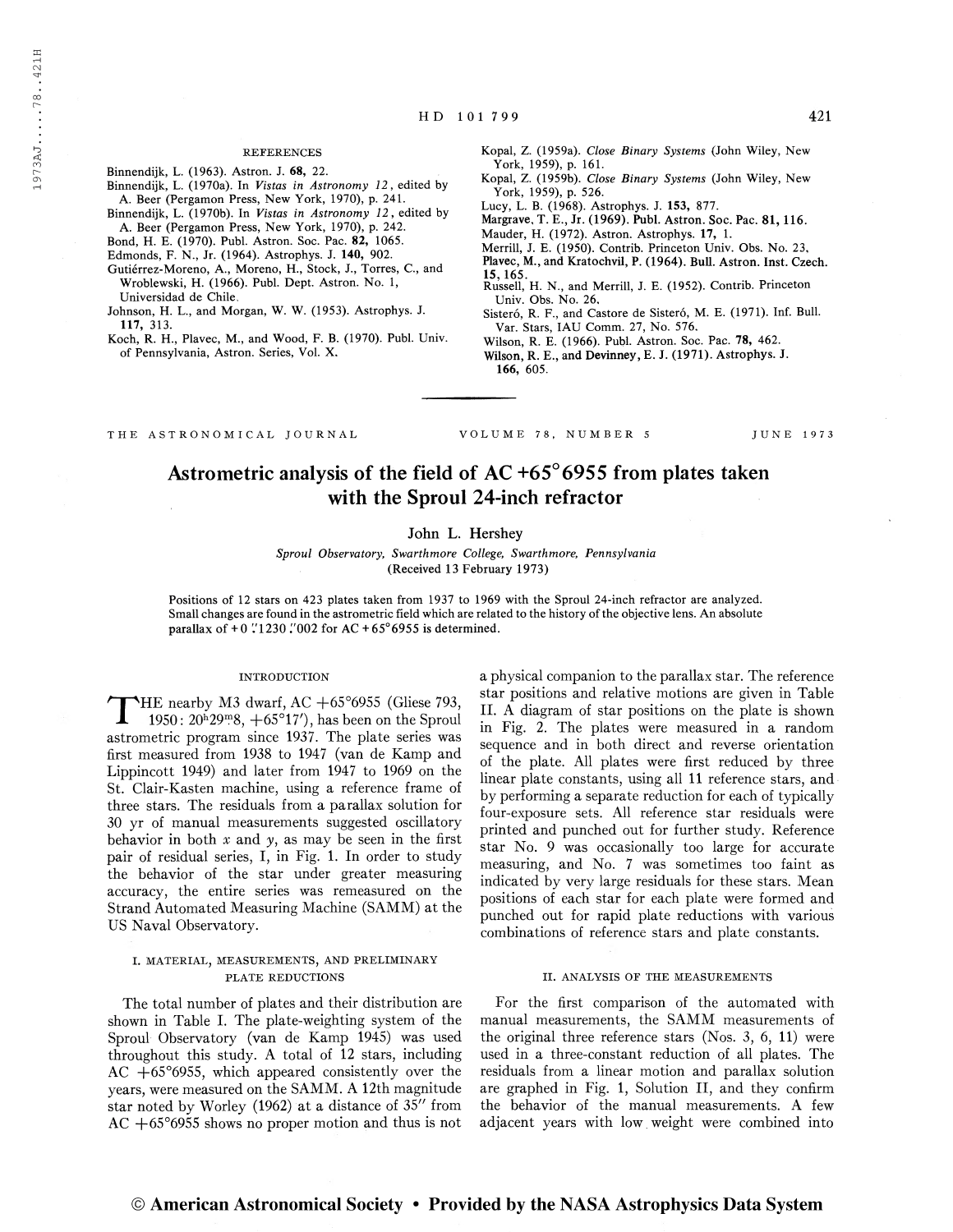

Fig. 1. Yearly mean residuals from several solutions. The source of each residual series is given in Table III and in the text. The weights of the points vary greatly. Points with weight less than 10 are shown as open circles  $\bigcirc$ , and points of weight 10 or greater are shown as *filled circles*  $\bullet$ . A few years of very low weight were combined into single points. The vertical scale is in microns; one  $\mu$ =0".01887 for the Sproul refractor.

single points in Fig. 1. The residuals from the parallax solution for AC  $+65^{\circ}6955$ , referred to all 11 reference stars, also repeat the same long-term pattern, especially in  $x$  where the systematic runs are largest (Fig. 1, Solution III). Some plates, where star <sup>7</sup> was too faint, were eliminated from this solution. Table III identifies the series of residuals graphed in Fig. 1.

It is clear from the yearly means in Fig. <sup>1</sup> and also from the individual night means, that a discontinuity of about  $3.5 \mu$  is present in x at 1949. This coincides with the installation of a new cell for the 24-inch objective lens and a change in photographic emulsion in 1949.2. The less distinct break at 1957 coincides with adjustments of the objective lens from 1957.74 to 1958.03. An initial check on the instrumental origin of this behavior is the appearance of residuals from the plate reductions of reference star 4 which is the closest one to the center of the plate. The behavior in  $x$  of the yearly mean residuals of star 4, with linear motion and relative parallactic motion removed, is shown in Fig. 1, Solution VI. The pattern of the parallax star is repeated there with a somewhat smaller discontinuity in 1949, but a larger one in 1957.

In order to investigate the nature of the change in the astrometric field, the .plates were reduced with different fourth terms in the equation of plate reduction. The various fourth terms tried were a magnitude term, a coma term, a color term, a quadratic term, and a radial term,  $\rho = (x^2 + y^2)^{\frac{1}{2}}$ . The magnitude, color, and coma terms made no appreciable change in the behavior of the parallax star in 1949.2. The quadratic term reduced the 1949 discontinuity by about  $25\%$ . This is consistent with the results for the radial term which is described in detail below.

A study of the behavior of all 11 reference star residuals before and after 1949 shows a discontinuity in  $x$  which appears to be a function of the distance from the center of the plate. No discontinuity was found in y for the parallax star or the reference stars. Table IV gives the difference in  $x$  for each star and the radial distance,  $\rho$ , from the center of the plate. The differences were formed by subtracting the mean of the 10 night residuals in  $x$  preceding 1949.2 from the mean of 10

TABLE I. Yearly plate data.

| Mean epoch     | Number of<br>nights                             | Number of<br>plates | Total<br>weight  |  |
|----------------|-------------------------------------------------|---------------------|------------------|--|
|                |                                                 |                     |                  |  |
| 1938.63        | 3                                               | 5                   | 3                |  |
| 39.63          |                                                 | 4                   | 6                |  |
| 40.71          | $\frac{4}{2}$                                   | 6                   | 4                |  |
| 41.62          |                                                 | 12                  | 10               |  |
| 42.62          | $\overline{2}$                                  | 8                   | 6                |  |
| 43.65          | 34365                                           | 12                  | 9                |  |
| 44.71          |                                                 | 14                  | 9                |  |
| 45.57          |                                                 | 12                  | 9                |  |
| 46.53          |                                                 | 21                  | 17               |  |
| 47.57          |                                                 | 16                  | 12               |  |
|                |                                                 |                     |                  |  |
| 48.51          | 4                                               | 16                  | 12               |  |
| 49.62          | $\frac{2}{1}$                                   | 8                   |                  |  |
| 50.43          |                                                 |                     |                  |  |
| 51.52          |                                                 | $\frac{4}{8}$       | 6<br>3<br>6<br>3 |  |
| 52.42          | $\frac{2}{1}$                                   |                     |                  |  |
|                |                                                 |                     |                  |  |
| 53.67          | 33251                                           | 8                   | 9<br>8<br>3      |  |
| 54.92          |                                                 | 9                   |                  |  |
| 55.81          |                                                 | $\bar{\mathbf{8}}$  |                  |  |
| 56.68          |                                                 | 14                  | 14               |  |
| 57.54          |                                                 | 8                   | 3                |  |
|                |                                                 |                     |                  |  |
| 58.43          | $\frac{4}{3}$<br>$\frac{2}{2}$<br>$\frac{2}{5}$ | 14                  | 13               |  |
|                |                                                 | 11                  | 6                |  |
| 59.50<br>60.73 |                                                 | $\frac{4}{3}$       | 4                |  |
| 61.76          |                                                 | 12                  | 6                |  |
| 62.73          |                                                 | 20                  | 15               |  |
|                |                                                 |                     |                  |  |
| 63.60          | 10                                              | 32                  | 28               |  |
| 64.68          | 6                                               | 21                  | 16               |  |
| 65.57          | 10                                              | 28                  | 27               |  |
| 67.63          | 3                                               | 12                  | . 9              |  |
| 68.61          | 9                                               | 27                  | 25               |  |
|                |                                                 |                     |                  |  |
| 69.69          | 12                                              | 42                  | 37               |  |
| Totals         | 126                                             | 423                 | 338              |  |
|                |                                                 |                     |                  |  |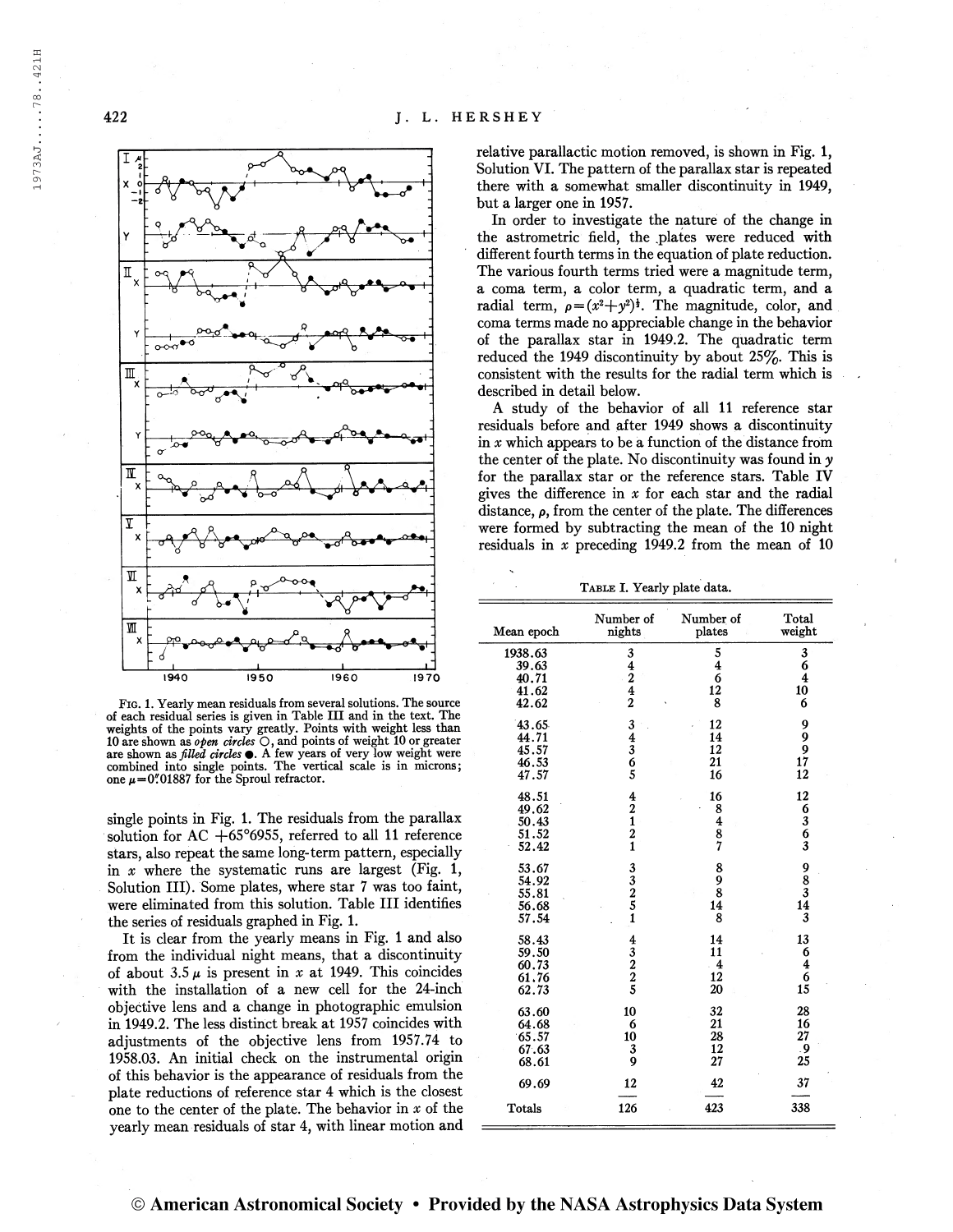| No.                                 | $\boldsymbol{x}$                                             | $\mu_x$<br>$0.001$ mm/yr                            | $\mathcal{Y}$                                                 | $\mu_y$<br>$0.001$ mm/yr                            | Mag <sup>a</sup>                    | Spectrum                                           | Name                                                                                                                             |
|-------------------------------------|--------------------------------------------------------------|-----------------------------------------------------|---------------------------------------------------------------|-----------------------------------------------------|-------------------------------------|----------------------------------------------------|----------------------------------------------------------------------------------------------------------------------------------|
| 2<br>$\mathbf{3}$<br>$\overline{4}$ | mm<br>$-67.709$<br>$-54.936$<br>$-47.483$<br>$-20.870$       | $+2.81$<br>$-1.01$<br>$+0.73$<br>$-1.30$            | mm<br>$-56.912$<br>$+31.935$<br>$-10.749$<br>$-3.402$         | $+1.64$<br>$-2.40$<br>$+1.10$<br>$+0.30$            | 10.8<br>10.0<br>11.1<br>9.0         | G <sub>0</sub><br>G <sub>0</sub><br>F5<br>F5       | $AC + 64^{\circ}6803$<br>$AC + 65^{\circ}6966$<br>$AC + 65^{\circ}6951$<br>$\text{BD} + 65^{\circ}1471$<br>$AC + 65^{\circ}6953$ |
| 5<br>6<br>8<br>9                    | $-11.609$<br>$+0.716$<br>$+23.631$<br>$+24.207$<br>$+41.988$ | $-0.63$<br>$-0.44$<br>$-1.66$<br>$-4.71$<br>$+2.57$ | $+19.796$<br>$+29.407$<br>$-10.749$<br>$+13.674$<br>$+31.429$ | $+0.36$<br>$-0.77$<br>$-1.91$<br>$-1.19$<br>$+0.98$ | 10.9<br>10.6<br>11.3<br>10.8<br>8.6 | G:<br>F8<br>G <sub>0</sub><br>G <sub>0</sub><br>F8 | $\cdots$<br>$AC + 65^{\circ}6963$<br>$AC + 64^{\circ}6813$<br>$AC + 65^{\circ}6962$<br>$BD + 65°1477$                            |
| 10<br>11<br>$\pi$                   | $+48.844$<br>$+63.219$<br>$+1.635$                           | $-4.20$<br>$-0.46$<br>$+23.09$                      | $+30.177$<br>$-53.350$<br>$-11.123$                           | $+2.66$<br>$-0.78$<br>$+15.11$                      | 10.2<br>10.2<br>10.43               | F8<br>F2<br>dM3                                    | $AC + 65°6964$<br>$AC + 65^{\circ}6965$<br>$AC + 64^{\circ}6806$<br>$AC + 65^{\circ}6955$                                        |

Table II. Reference star data, equator of 2000, epoch 1941.6.

**Approximate photovisual magnitude determined from image diameters.** 

nights following 1949.2. Differences formed in the same way for the apparent 1958 discontinuity show a shift for only the parallax star and for star 4, which is nearest the center. Since the differences around 1949.2 are approximately a linear function of  $\rho$ , all of the plates were reduced with a fourth term,  $\rho$ , in the equation of plate reduction. The value of  $\rho$  for the parallax star is zero, which results in a rather large extrapolation from the effect present in the reference stars. A study of the residuals of the parallax star showed that over-correction was present. The effect would not be expected to peak sharply at the plate center, and after several trials, the value of  $\rho$  for the parallax star was adopted as 1.2 cm. Also the positions and motions of the reference frame were refined so that differences between reference frame and current positions of reference stars were on the level of one micron or less and thus did not appreciably mix into the coefficient of  $\rho$  determined in the plate reductions. A graph of the coefficient of  $\rho$  across the 31 yr also reveals the change in the astrometric field. The introduction of the fourth constant in the plate reductions increases the probable error of unit weight of the parallax solution slightly because the fourth constant is not strongly determined relative to the accuracy of a single plate, and thus takes advantage of random errors of the reference stars. However, the dispersion of the normal points is greatly reduced (Table III, Col. 6), and the systematic displacement from 1949 to 1957 is removed as may be seen in Fig. 1, Solution IV. The appearance of these residuals gives no indication of an astrometric orbit.

Another approach to the problem is to determine the shift, in each segment of time, necessary to minimize the residuals. This was done by using the equation  $x = c + \mu_x t + \pi P_\alpha + c_1 \delta_1 + c_2 \delta_2$ . Here  $\delta_1 = 1$  for 1941.8 (when the objective was also adjusted) to 1949.2 and  $\delta_1=0$ for all other time; and  $\delta_2 = 1$  for 1949.2 to 1958.0 and  $\delta_2=0$  for all other time. The solution yielded constants  $c_1 = -1.4\mu \pm 0.2\mu$  (p.e.) and  $c_2 = +1.5\mu \pm 0.2\mu$  (p.e.). The value of  $c_1$  has the effect of removing the well determined color effect in 1941 (Lippincott 1957).

Both the p.e.l and the dispersion of normal points were reduced as shown in Fig. 1, Solution V. The use of the <sup>ô</sup> terms gives a much lower probable error of unit weight than the four-plate constant method but it is not clear which is the best mathematical model of the behavior of the telescope.

## III. INTERNAL ERRORS

The large amount of material and high measuring accuracy on this star field invite more discussion on the old subject of errors in the astrometric process. A solution for parallax, linear motion, and constant was made for the plate residuals of each of the 11 reference stars and in both coordinates. The diameter of star 9 was known in advance to be too large on many plates for good measurements and it gave a parallax effect of  $+0''060+0''010$  in y but a slightly negative value in  $x$ , suggesting a seasonal effect in this very bright star. This effect is large enough to introduce appreciable parallax into the reference frame and thus a plate



Fig. 2. Diagram of the star positions on the plate. The scale marks are cm; one cm =  $188\rlap{.}^{\prime\prime}7$ .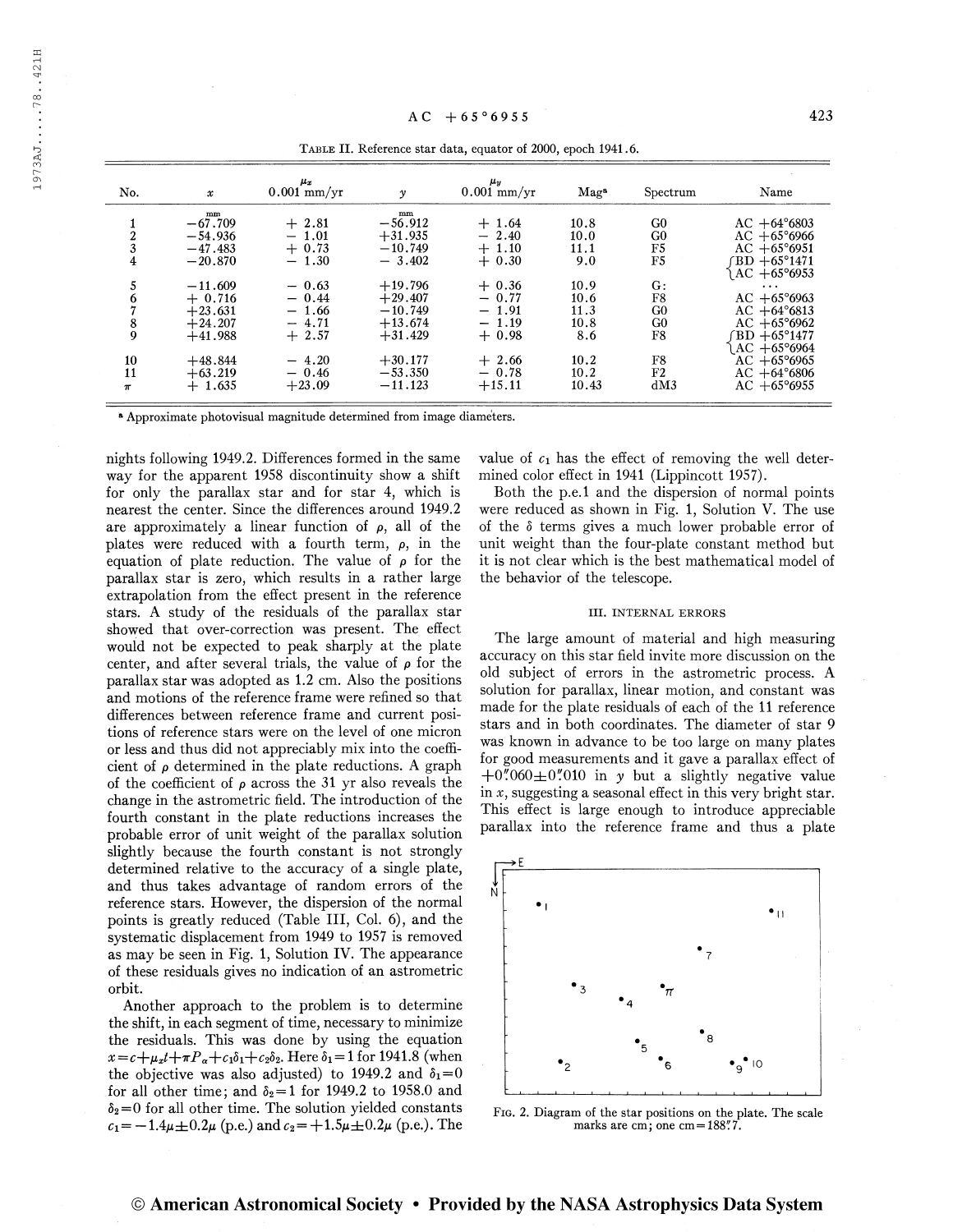| Solution     | Measuring   | Plate reduction                               | p.e.1<br>$\boldsymbol{x}$<br>unit 0.001 mm | p.e.1<br>y<br>unit $0.001$ mm | p.e. of a yearly<br>normal point in $x$<br>(average wt. 10)<br>unit $0.001$ mm |
|--------------|-------------|-----------------------------------------------|--------------------------------------------|-------------------------------|--------------------------------------------------------------------------------|
| I            | Manual      | dependences<br>3 ref. stars                   | $\pm 2.15$                                 | ±1.75                         | $\pm 1.00$                                                                     |
| $\mathbf{I}$ | <b>SAMM</b> | plate const.<br>3 ref. stars                  | 1.63                                       | 1.35                          | 0.81                                                                           |
| ш            | <b>SAMM</b> | plate const.<br>11 ref. stars                 | 1.42                                       | 1.12                          | 0.99                                                                           |
| IV           | <b>SAMM</b> | 4 plate const.<br>$11$ ref. stars             | 1.61                                       | $\cdots$                      | 0.55                                                                           |
| V            | <b>SAMM</b> | 3 plate const.<br>$2 \delta$ 's in $\pi$ sol. | 1.07                                       | $\ddotsc$                     | 0.39                                                                           |
| VI           | <b>SAMM</b> | Ref. star 4 <sup>a</sup>                      | 1.92                                       | $\cdots$                      | 0.51                                                                           |
| VII          | <b>SAMM</b> | Ref. star 6 <sup>a</sup>                      | 0.81                                       | $\cdots$                      | 0.28                                                                           |

Table III. Data for Fig. 1.

<sup>a</sup> These entries refer to parallax solutions made on the residuals from plate reductions on reference stars 4 and 6.

reduction of three constants was done on eight reference stars eliminating star 9, star 1, which is also somewhat too bright, and star 7, which is too weak on many plates. The parallax solutions from the residuals of these eight stars yielded parallaxes which do not correlate with the expected values of the star parallaxes based on their magnitudes and spectral types. Two stars give "internal" parallaxes consistent in  $x$  and  $y$ of  $+0\rlap.{''}008$  and  $-0\rlap.{''}012$ , which are three and four times their probable errors. Again this suggests the presence of small seasonal systematic errors for these stars which are comparable to the typical correction from relative to absolute parallax, and perhaps sets limits to the accuracy of parallax determinations, especially with few reference stars.

The relative parallax referred to the eight star frame is probably the best for AC  $+65^{\circ}6955$  and is  $+0^{\prime\prime}120$  $\pm 0''$  002 with  $(\pi_x - \pi_y) = +0''$  006 $\pm 0''$  005. This agrees very well with all values determined at other observatories, and supersedes the earlier Sproul parallax. The absolute parallax is  $0''123 \pm 0''002$  and the absolute visual magnitude is  $10.88 \pm 0.05$ , using  $m_v = 10.43$ (Gliese 1969).

Comparisons of the p.e.l from solutions using various combinations of reference stars are shown in Table V. These comparisons were made from plate reductions using three constants and restricted to the material from 1959 to 1969, where the coverage is good and the p.e.l is not enlarged by the systematic shift in 1949. The precision of these probable errors is about  $3\%$ . The gain in accuracy is slow with increasing number of reference stars, but it must be remembered that the best stars were chosen for the three original reference stars and so increasingly poorer quality stars are being used as the number of reference stars increases.

The values for reference star 6, which are included in Table V, result from the eight star-reference frame and plates from 1959 to 1969. This reference star has an ideal diameter on the plates; it lies at the zero point of 1949 differences as may be seen in Table IV, and it is favorably situated relative to other reference stars. The probable error of the internal parallax for this star in x is  $\pm 0''$  0016, smaller than most corrections from relative to absolute parallax, and normal points of weight 30 have a dispersion of only 0.1  $\mu$ . This is further proof of the high accuracy of the SAMM measurements. The yearly mean residuals are shown in Fig. I, Solution VII.

The high measuring accuracy for this star field in the 1959-1969 interval provides good material for another check on the existence and size of the emulsion and "night" errors. Following the method of Land (1944), the emulsion shift was found to be  $\pm 0.13 \mu$ (p.e.) and the night error to be  $\pm 0.30 \mu$  (p.e.). A slightly simplified method, which uses equations involving only night error and emulsion shift yielded  $\pm 0.27 \mu$  (p.e.) for the night error and  $\pm 0.19 \mu$  (p.e.) for emulsion shift. This is a reduction of  $30\%$  to  $50\%$ in the same quantities determined by Land in 1944 with the same telescope. The reduction in the emulsion shift and night error may be due in part to the use of 11 reference stars which partly removes distortions. The reduction of emulsion shift may also be due to improved emulsion stability in plates of recent manufacture. The

Table IV. Residual difierences around 1949.

|                                                        |                 | Reference star number |               |               |               |            |                    |     |               |              |     |               |
|--------------------------------------------------------|-----------------|-----------------------|---------------|---------------|---------------|------------|--------------------|-----|---------------|--------------|-----|---------------|
|                                                        | star            |                       |               |               |               |            |                    |     | 10            |              |     |               |
| Difference<br>$(unit\ 0.001 mm)$<br>$\rho$ (unit 1 cm) | $+3.3$<br>(1.2) | $+2.3$<br>2.5         | $+1.1$<br>3.2 | $+1.7$<br>3.4 | $+0.1$<br>3.5 | 0.0<br>4.2 | $-0.3 -1.0$<br>5.2 | 5.9 | $-0.8$<br>6.3 | $-1.1$<br>79 | 7.6 | $-1$ .<br>8.3 |

424

 $\equiv$